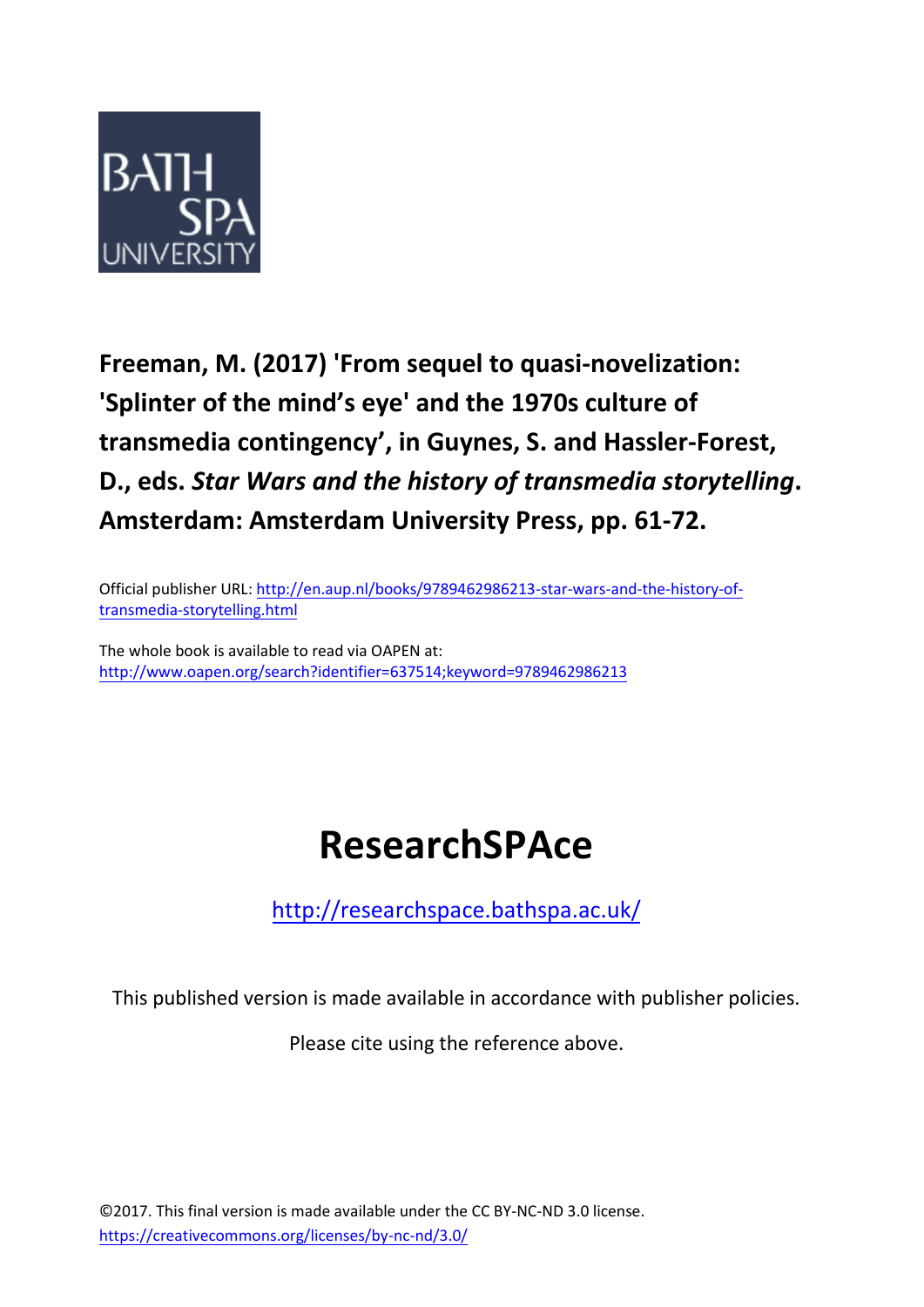### **3. From Sequel to Quasi-Novelization**

*Splinter of the Mind's Eye* and the 1970s Culture of Transmedia Contingency

*Matthew Freeman*

The transmedia phenomenon is a common and perhaps all-too-familiar strategy in Hollywood's contemporary blockbuster fiction factory, so often tied up with corporate notions of brand-building, "cash nexuses," and the use of intellectual property as a "marketing assault."2 Yet, the history of the Star Wars franchise paints a slightly different picture, one that points to a far more independent model of what is now deemed transmedia storytelling. Though the industrial history of transmedia storytelling has been traced to the dawn of the twentieth century,<sup>3</sup> the early construction and expansion of the Star Wars storyworld in the late 1970s encapsulates a number of the developments and—notably—challenges now associated with the telling of stories across multiple media.

This chapter uses Alan Dean Foster's *Splinter of the Mind's Eye*—a rarely discussed novel commissioned by George Lucas as a low-budget, "Plan B" sequel to 1977's *A New Hope* should that film have struggled commercially—as a lens through which to theorize the challenges faced by independent transmedia storytellers working on the New Hollywood scene of the late 1970s. This was a very different period to the conglomeratefronted transmedia franchises that are so often privileged in transmedia scholarship.4 The chapter builds on the work of Kristin Fast and Henrik Örnebring by emphasizing "the many disjunctions and contradictions that almost inevitably follow when extending transmedia worlds across/

1 Jay Lemke, "Critical Analysis across Media: Games, Franchises, and the New Cultural Order." Paper presented at the *First International Conference on Critical Discourse Analysis*, Valencia, University of Valencia, May 12-14 2004.

2 David Alpert and Rick Jacobs, "Videogames and Licensing in the Hollywood Film Market." Paper presented at the *Korea Games Conferences*, Korea, October 16, 2004.

3 Matthew Freeman, *Historicising Transmedia Storytelling: Early Twentieth-Century Transmedia Story Worlds* (New York: Routledge, 2016).

4 See Henry Jenkins, *Convergence Culture: Where Old and New Media Collide* (New York: New York University Press, 2006); Carlos A. Scolari, "Transmedia Storytelling: Implicit Consumers, Narrative Worlds, and Branding in Contemporary Media Production," *International Journal of Communication* 3 (2009): 586-606; Elizabeth Evans, *Transmedia Television: Audiences, New Media, and Daily Life* (New York: Routledge, 2011).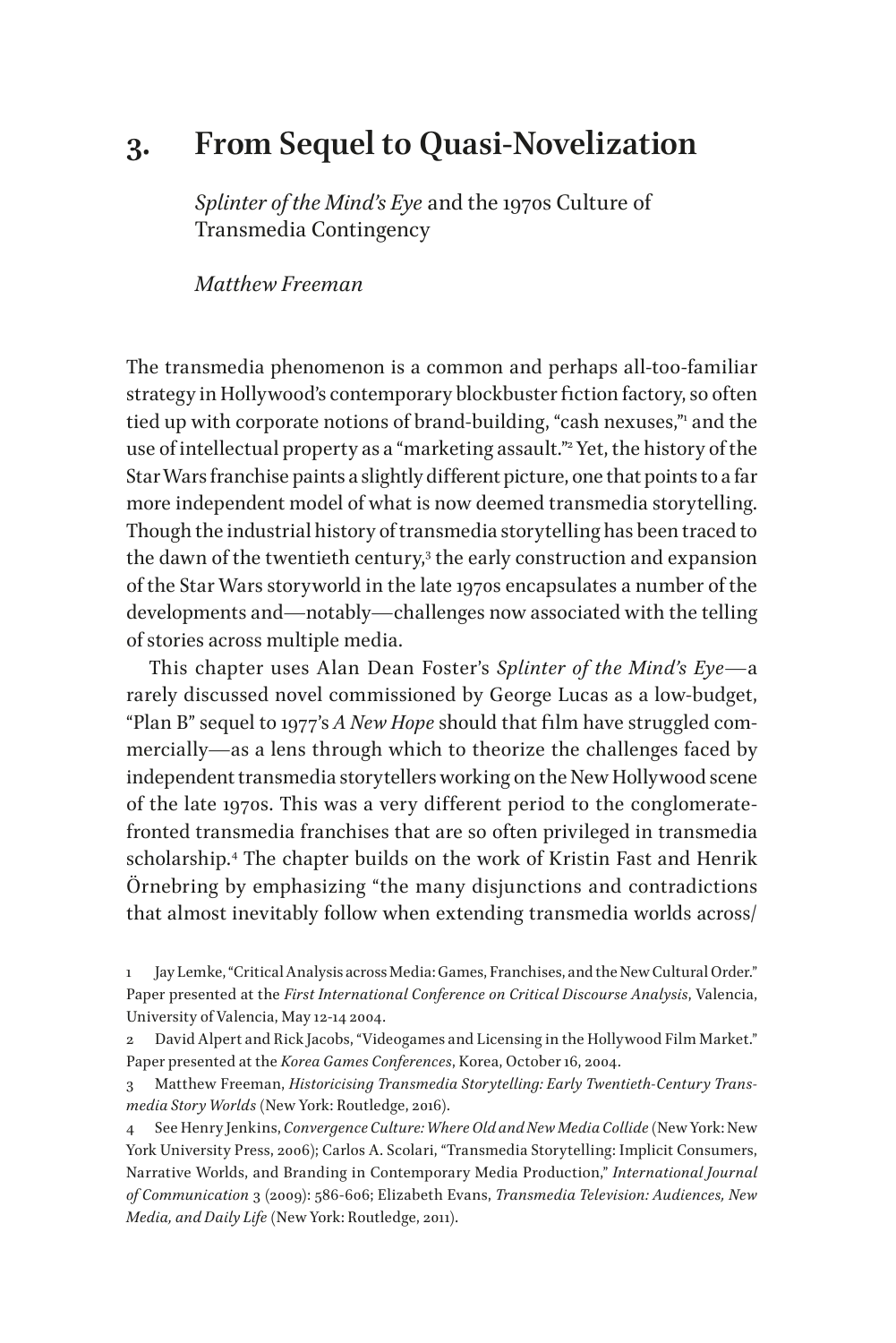between media."5 I argue for a similarly "contingent" understanding of transmedia storytelling by pointing to the unstable culture of contingency that characterized Lucas's transmedia world-building of the era. Establishing *Splinter of the Mind Eye* as a precedent for many of the key questions surrounding transmedia storytelling today, this chapter will delve into the central contextual factors of the 1970s Hollywood film industry, highlighting the importance of seemingly contradictory versions of filmmaking on the development of Star Wars as a transmedia storyworld. I also analyze the narrative and paratextual features of *Splinter of the Mind Eye* as a transmedia Star Wars text, teasing out relationships between levels of profitability and the conflicting transmedia potentials that those levels engendered in the late 1970s.

#### **Characterizing Transmedia Production**

Since its cinematic debut in 1977, Star Wars has grown into a vast transmedial franchise, spread out across multiple platforms including novels, magazines, comic books, video games, radio plays, and more. Luke Skywalker's heroic journey may have reached a natural conclusion upon defeating the Empire at the end of *Return of the Jedi*, but the world of Star Wars lived on for a new wave of future adventures. Industrially speaking, the models, strategies, and mechanics by which this storyworld expanded across media have also been diverse. It is therefore important to characterize the general tendencies of transmedia production. Elsewhere I have argued that different industrial configurations have characterized transmedia storytelling practices over time, emphasizing that emerging practices in modern advertising, licensing, and cross-sector industry partnerships amidst times of social change and conflict presented varied ways of building storyworlds across media.6 Media industries are defined by ever-changing conditions and, as these conditions shifted over time, the models of transmedia storytelling have been reconfigured accordingly. Transmedia storytelling was initially theorized as "a process where integral elements of a fiction get dispersed systematically

<sup>5</sup> Kristin Fast and Henrik Örnebring, "Transmedia World-building: *The Shadow* (1931-present) and *Transformers* (1984-present)," *The International Journal of Cultural Studies* (2015): 2, accessed March 25, 2017, doi: 10.1177/1367877915605887.

<sup>6</sup> Freeman, *Historicising Transmedia Storytelling*.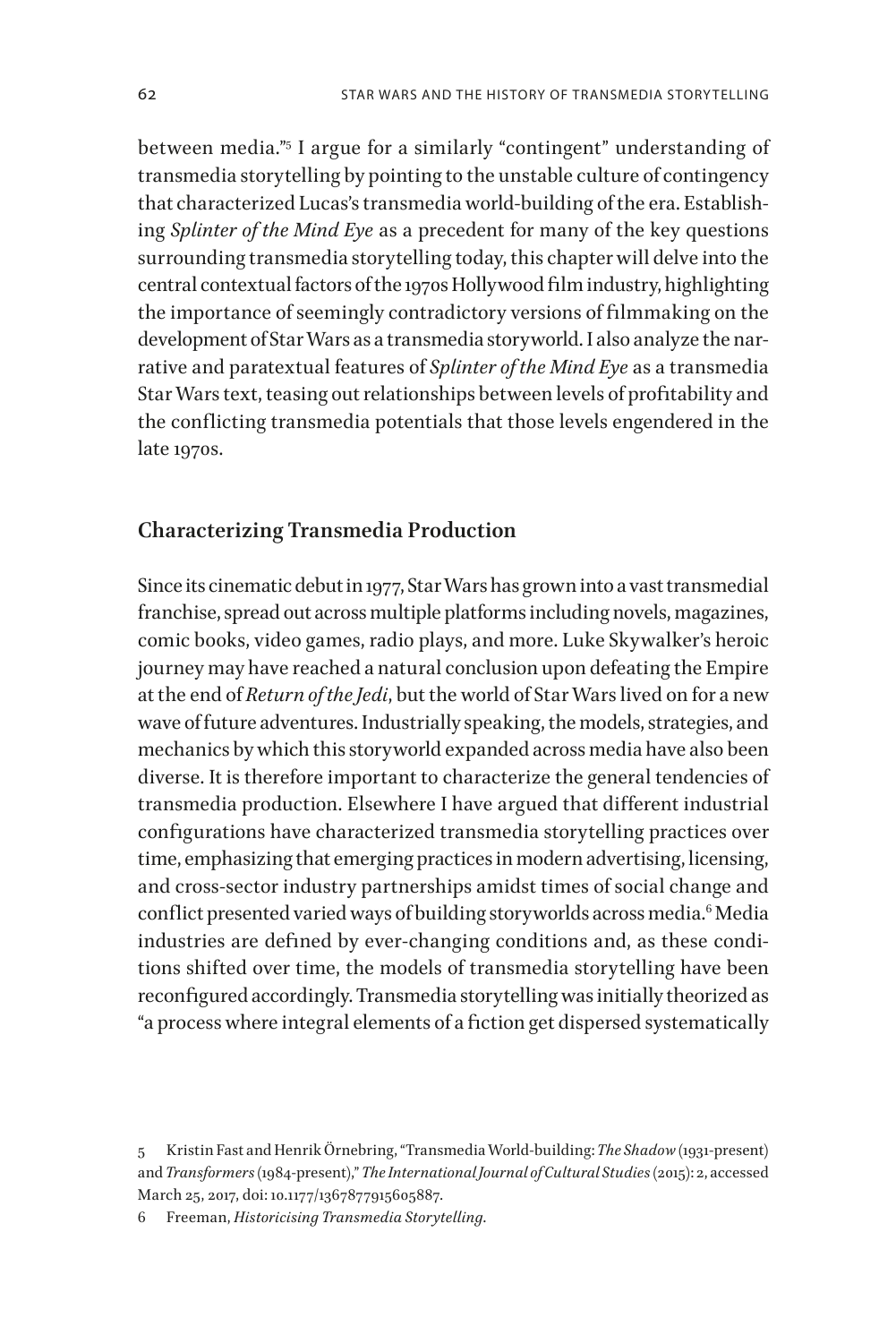across multiple delivery channels,"7 and, in turn, understood for the most part as a coordinated system of convergence-driven media production that establishes a "new synergy amongst media companies and industries."8 It is indeed true that modern convergences have fortified transmedia storytelling to gain greater urgency in the present moment, as media producers now make use of a host of internal corporate interconnections and digital platforms.

However, this urgency has not necessarily resulted in a media landscape wherein stories always unfold fluently as continuities "across multiple platforms, with each medium making distinctive contributions to our understanding of the world."9 Instead, transmedia storytelling is often a messy system of contingencies, alternatives, and reboots. Fast and Örnebring argue that, rather than limiting conceptions of transmedia storytelling to "*planned, strategic* aspects of creation," it is equally important to "emphasize the many disjunctions and contradictions that almost inevitably follow when extending transmedia worlds across/between media."<sup>10</sup> Here, the focus is on "the *emergent* (as opposed to planned) nature of the narrative aspects of transmediality."11 The rationale behind Fast and Örnebring's thinking and this push to understanding transmedia storytelling in terms of the accrued characteristics that are more ad hoc/contingent than planned is based on the fact that transmedia storyworlds are often created over many years by multiple parties and with a lack of certainty over future production plans.

Although this chapter emphasizes the media-industrial period of the late 1970s, even today's industrial convergences arguably facilitate narrative expansions of storyworlds that are indeed based on more ad-hoc developments. That is to say: today's industrial convergences often breed a model of transmediality that is based on multiplicity. As Henry Jenkins puts it, a model of transmediality based on multiplicity "routinely uses alternate versions of characters or parallel universe versions of their stories to reward mastery over the source material."<sup>12</sup> While Jenkins is right to

11 Fast and Örnebring, "Transmedia World-building," 2.

<sup>7</sup> "'We Had So Many Stories to Tell': The Heroes Comics as Transmedia Storytelling," *Confessions of an Aca-Fan*, accessed April 14, 2016, http://henryjenkins.org/2007/12/we\_had\_so\_many\_stories to tell.html.

<sup>8</sup> James Hay and Nick Couldry, "Rethinking Convergence/Culture: An Introduction," *Cultural Studies* 25:4 (2011): 473.

<sup>9</sup> Henry Jenkins, *Convergence Culture: Where Old and New Media Collide* (New York: New York University Press, 2006), 336.

<sup>10</sup> Fast and Örnebring, "Transmedia World-building," 2.

<sup>12</sup> Henry Jenkins, "Transmedia 202: Further Reflections," *Confessions of an Aca-Fan*, accessed December 21, 2016, http://henryjenkins.org/2011/08/defining\_transmedia\_further\_re.html.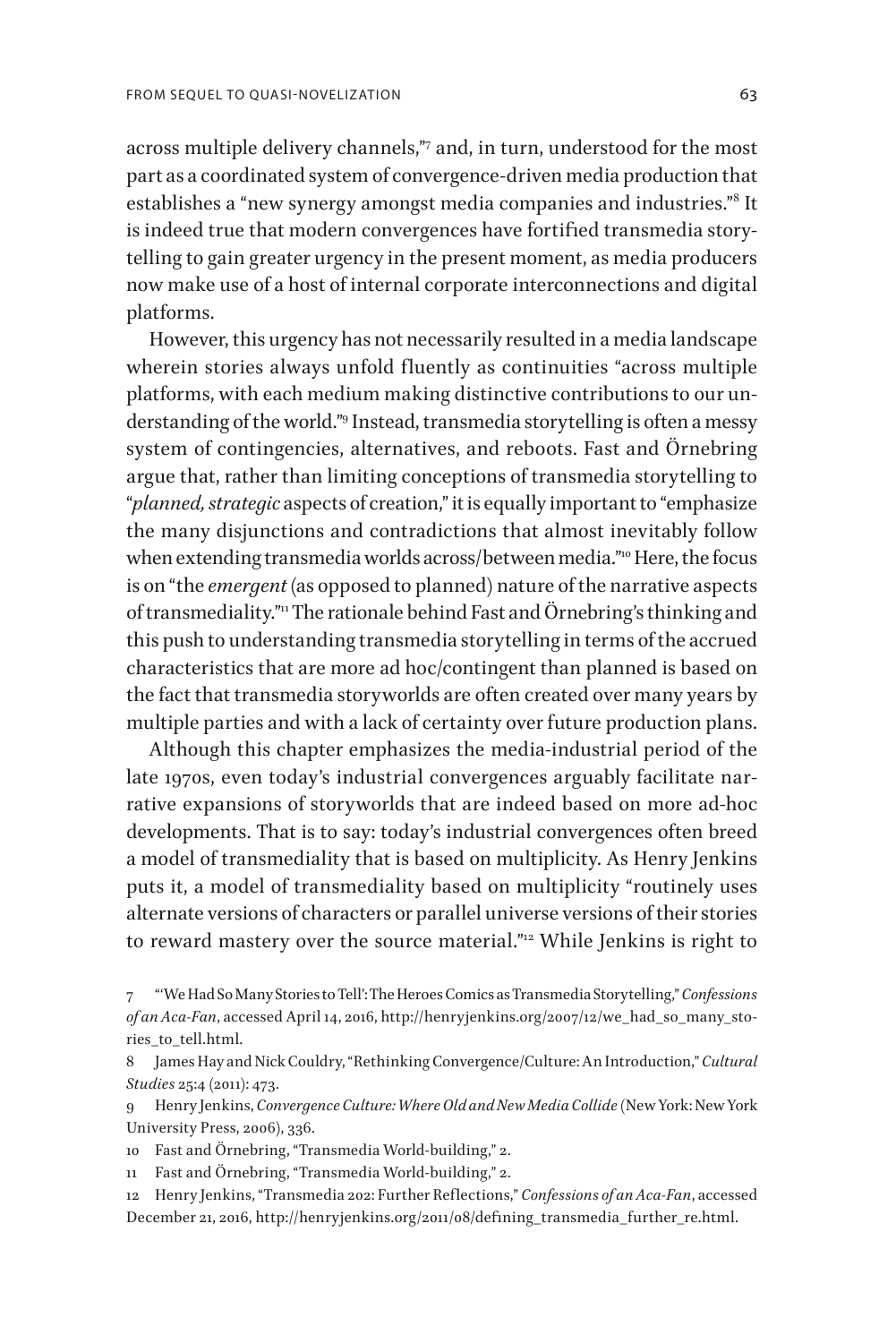classify transmedia storytelling as "entertainment for the age of media convergence,"13 it is also fair to say that under this contemporary system of industrial convergence, transmedia storyworlds are now in the hands of so many different stakeholders, working across multiple subdivisions and subsidiaries (and farmed out to different consultancy companies and marketing agencies) that their transmedial constructions (e.g. their worldbuilding directions, character developments, or use of given platforms) come with a sense of contingency that is dependent on profitability.

Indeed, because of the highly collaborative and hierarchical structures under which today's fast-moving media conglomerates must operate—without guaranteeing substantial profits from expensive productions—industrial convergence does not always work to extend fictional storyworlds across media as systematic story continuities so much as this model sometimes works to start and end various continuities over and over again. Jenkins acknowledges this multiplicity himself, noting that transmedia storytelling's "high level of coordination and creative control [...] is hard enough to achieve [even] across the multiple divisions of the same production team."<sup>14</sup> Even when today's media conglomerates revive a storyworld with great fanfare—as Time Warner did with Superman in *Superman Returns* (2006) and then again in *Man of Steel* (2013)—they are often loose echoes of older iterations.

My point, then, is a simple one. This chapter will show how differences in outlook and strategy for building transmedia worlds—either as planned creations wherein a story is systematically dispersed or as ad-hoc narrative additions based on contingency—were shaped by the industrial logics of late-1970s Hollywood, a situation that has now come full circle.

#### **New Hollywood in the 1970s**

Geoff King, in his characterization of the New Hollywood circa the late 1960s and 1970s, identifies two versions of the Hollywood film at that time.15 The first version, the Hollywood Renaissance film, denotes a time in the American film industry's history best exemplified by the appearance and success of films such as *Bonnie and Clyde* (1967), *The Graduate* (1967), and *Easy Rider* (1969). As King explains, "it is remembered as an era in which

<sup>13</sup> Jenkins, *Convergence Culture*, 97.

<sup>14</sup> Jenkins, "Transmedia 202."

<sup>15</sup> Geoff King, *New Hollywood Cinema: An Introduction*. London: I.B. Tauris, 2002.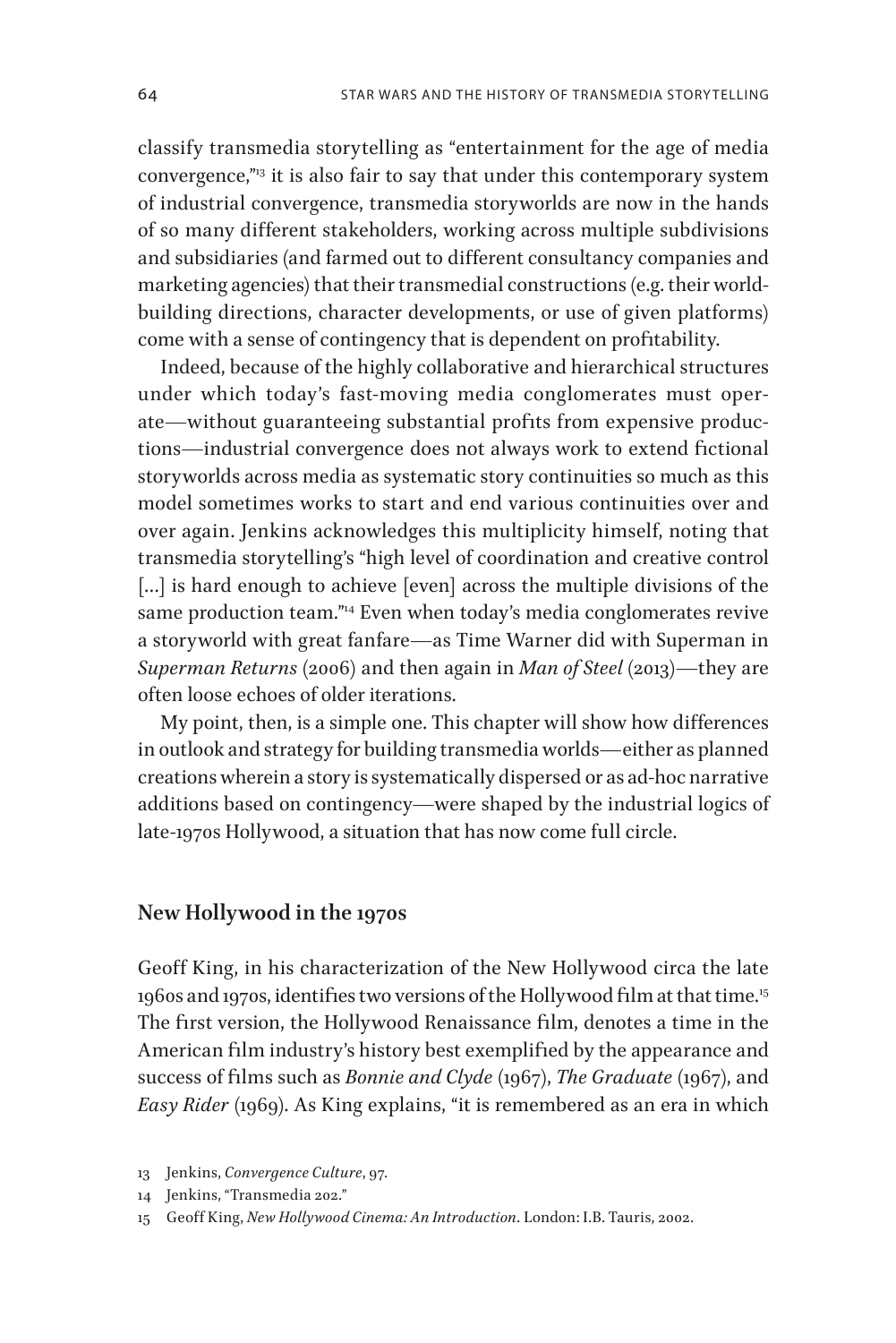Hollywood produced a relatively high number of innovative films that seemed to go beyond the confines of conventional studio fare in terms of their content and style and their existence as products of a purely commercial or corporate system."16 It was a time when the "exploitation" films of the 1950s (biker films, youth pictures, horror, etc.) crossed over into the Hollywood mainstream as critically and commercially successful "art films, or something very like it."<sup>17</sup> Importantly, these Renaissance films were often characterized by initially short or limited theatrical releases, with a sense of almost uncalculated contingency over how successful such a film could become.

King's second version of the New Hollywood film is the blockbuster, a form of cinema exemplified by *Jaws* (1975) and characterized by pre-sold properties, big-budget productions, and tentpole pictures based on mass appeal.<sup>18</sup> The rise of the blockbuster opened up Hollywood to a "world of corporate cross-media control" and the "intensive multimedia and merchandising exploitation favored by the corporate giants that took shape in the 1980s,"19 a mediascape from which Star Wars is often understood to have emerged.<sup>20</sup>

Nevertheless, rather than assessing the era of New Hollywood filmmaking as purely polarized extremes, we can understand the history of transmedia storytelling during this time, at least in the case of Star Wars, as being a complex combination of both the Renaissance and the blockbuster models. Fundamentally, both of these seemingly opposite styles transformed what was once deemed lesser or more exploitative genre fare into something else. By this, I mean the transformation of previously "independent" or "underground" genres such as the biker film into *Easy Rider* (1969), a countercultural production for a major studio, or the transformation of low-budget horror works into glossy, high-budget blockbusters such as *The Exorcist* (1973) and *The Omen* (1976). The 1970s also introduced a shift towards directorial authorship as a brand or pronounced mark of quality, as the first generation of film school-educated directors like Francis Ford Coppola, Martin Scorsese, and George Lucas rose to prominence. Both of

16 King, *New Hollywood Cinema*, 13.

17 King, *New Hollywood Cinema*, 13.

<sup>18</sup> King, *New Hollywood Cinema*, 49-84.

<sup>19</sup> King, *New Hollywood Cinema*, 81.

<sup>20</sup> See Will Brooker, *Using the Force: Creativity, Community and Star Wars Fans* (New York: Continuum, 2002); William Proctor and Matthew Freeman, "'The First Step into a *Smaller* World': The Transmedia Economy of Star Wars," in *Revisiting Imaginary Worlds: A Subcreation Studies Anthology*, ed. Mark J. P. Wolf (New York: Routledge, 2016).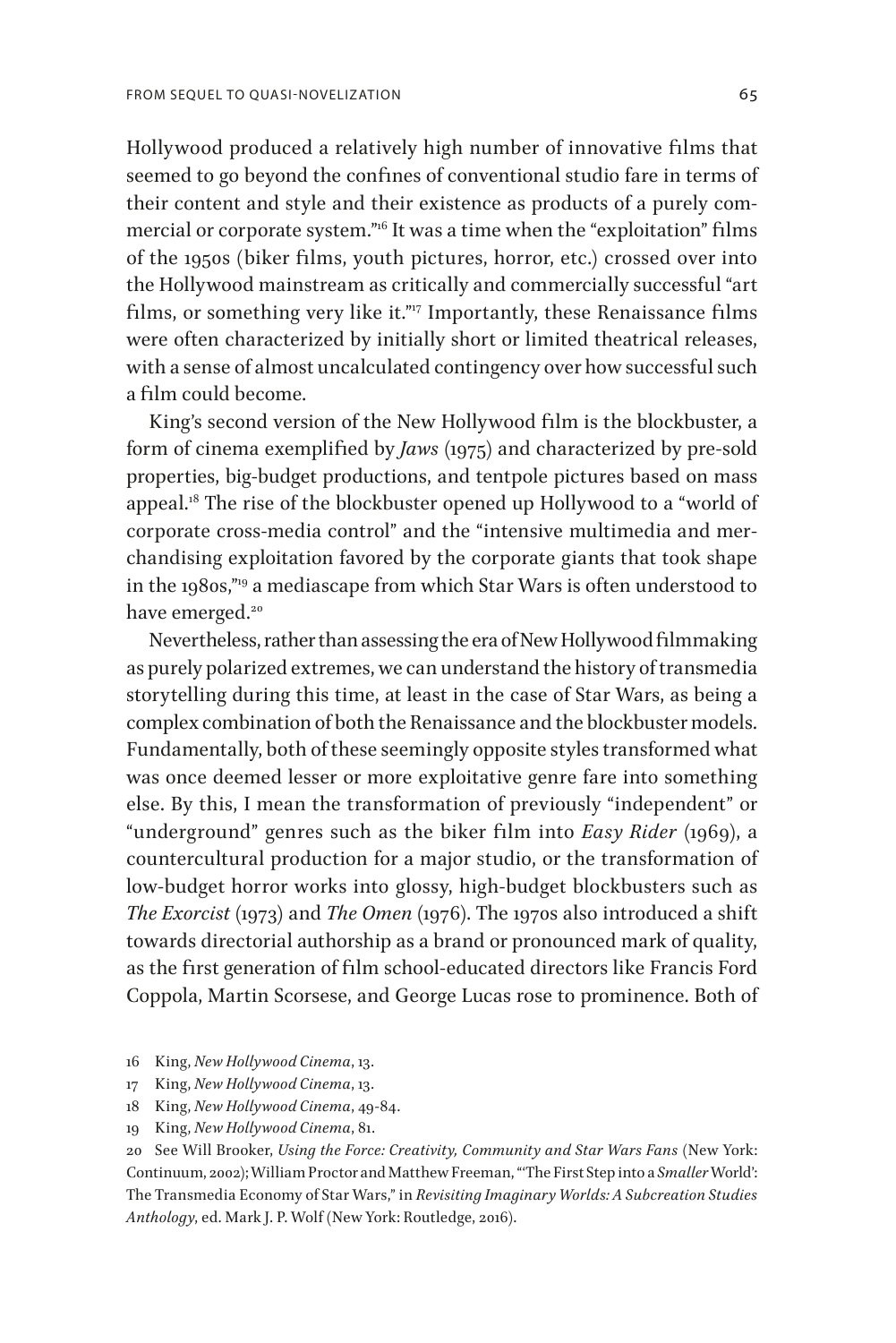these factors became important to Star Wars and its transmedial sprawl in different ways, both in terms of the importance of Lucas's authorship over how the storyworld expanded across media and in terms of the growing mass appetite for science fiction in the mainstream multiplexes. Additionally, nostalgic returns to the past were culturally prominent throughout the New Hollywood era—and, as *Variety* observed in its review, *A New Hope* drew on and revived older forms of Hollywood entertainment, "including Flash Gordon serials, Errol Flynn adventures, and the family-oriented entertainment of Walt Disney."<sup>21</sup>

Moreover, it was the aforementioned trait of producing low-budget, wordof-mouth-driven films with limited releases—that is, a culture of contingency and uncertainty—that was as important to Star Wars's transmedial evolution as the more apparent influence of the rise of the blockbuster and its culture of planned cross-media strategization. Indeed, the early days of the Star Wars universe demonstrate a complex dialectic between these two versions of Hollywood. This understanding of transmedia storytelling as an intricate and murky dialectic between corporate strategy and low-budget contingency is exemplified by the Star Wars novel *Splinter of the Mind's Eye*.

#### **A Product of the Times**

*Splinter of the Mind's Eye* (hereafter *Splinter*), written by Alan Dean Foster, was published in 1978, shortly after the release of *A New Hope* a year prior. The story sees Luke and Leia crash on a swampy, foggy planet and, after a few scrapes with the locals, they end up on a quest to find the crimson Kaiburr crystal, a mysterious artifact that can focus the Force and that is also being hunted by Darth Vader. Chris Taylor asserts that *Splinter* was intended to be adapted as a low-budget sequel if the original film flopped at the box office.<sup>22</sup> The novel thus might be understood as a kind of fallback option if Lucas's plan for a bigger-budget sequel proved impossible to realize. In other words, *Splinter* was something of a world-building contingency, existing neither as an entirely strategic expansion of the storyworld nor as a purely ad-hoc development. Rather, it fell somewhere in between these two models, a combination of the two—either a parallel universe with alternate versions of the characters' stories or a systematic dispersal of the characters

<sup>21</sup> Frank James, "Film Review: *Star Wars*." *Variety*, May 29, 1977.

<sup>22</sup> Chris Taylor, *How Star Wars Conquered the Universe: The Past, Present, and Future of a Multibillion Dollar Franchise* (New York: Basic Books, 2015).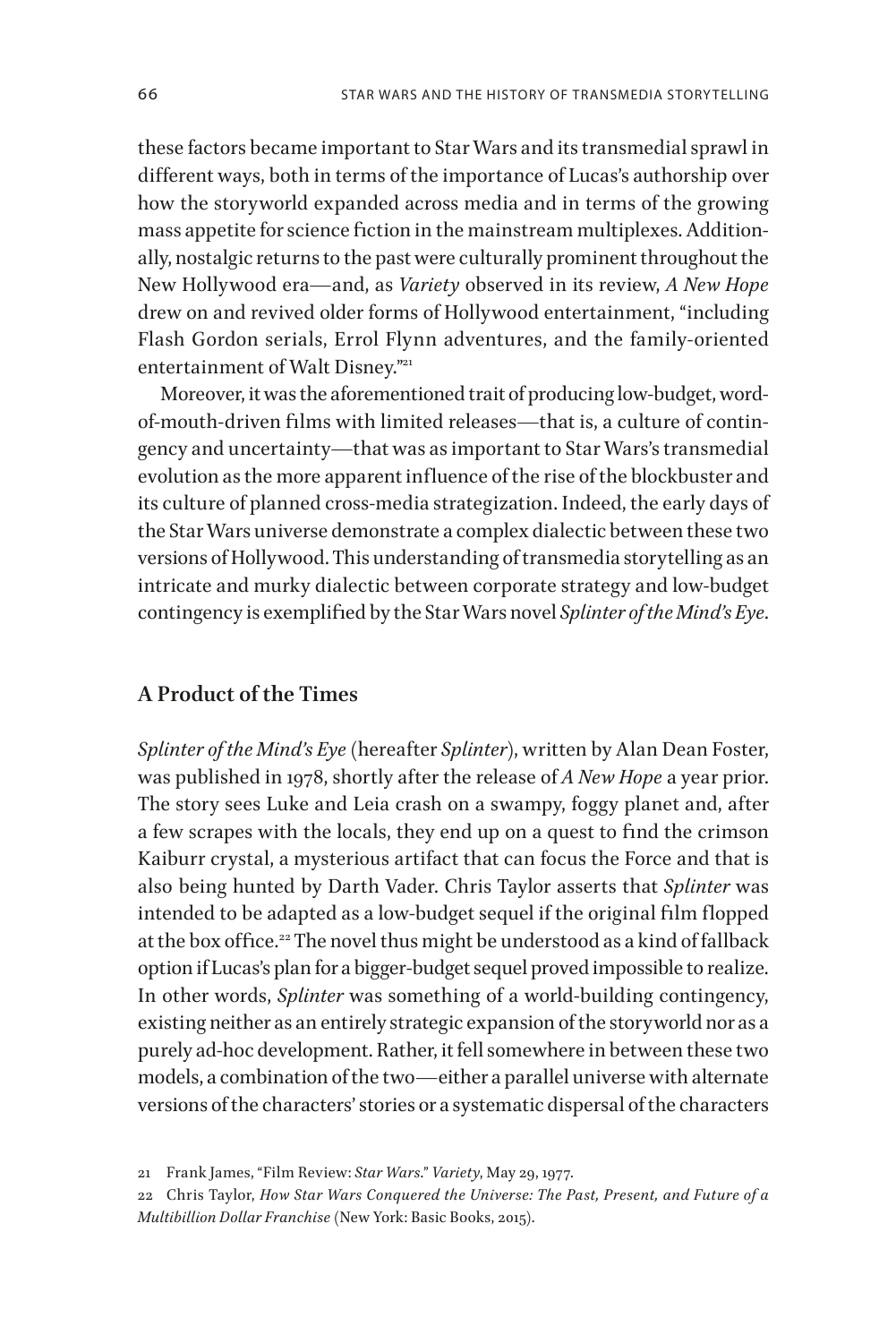and their stories across media, depending on the ultimate profitability of the original film. Its conception can be understood as emerging partly from the "practice of generating highly successful big-budget sequels" that ascended during the rise of blockbuster cinema in the late 1970s and, simultaneously, partly out of that same era's low-budget, artful genre storytelling that also characterized publishing.<sup>23</sup>

Consider, for example, the tension between artful genre storytelling and commercial cross-media strategy that pervades *The English Journal*'s review of *Splinter* in 1979. As was discussed in this publication's "Books For Young Adults Book Pool" article, "science fiction books have become popular for the first time in several years," a change that is credited to the New Hollywood: "Due to the stimulation of film, we feel more readers are trying science fiction for the first time to discover that they not only understand the language, they also enjoy the action."24 Notable in this publication's positive response to *Splinter* is the way in which its readers were said to be "pleased with the film-book continuity" ("because many students had enjoyed *Star Wars*, they were eager to follow further adventures of Luke Skywalker, Artoo Detoo and See Threepio") in a discourse that is highly typical of the logic of transmedia storytelling, but equally of the novel's more artful reflection on social and scientific issues: "Some readers felt that 'sooner or later Earth is going to deteriorate and we'll have to live elsewhere—in that type of world."<sup>25</sup> The novel was reviewed and indeed often praised on account of its integration of both the Renaissance and the blockbuster models of New Hollywood cinema, suggesting that the workings of transmedia storytelling at the time revolved around an amalgamation of the New Hollywood's two seemingly opposite faces.

#### **Sequel or Quasi-Novelization?**

Of course, the novel's industrial positioning as a product of low-budget contingencies, corporate blockbusters, and cross-media strategy raises problems in terms of how one categorizes and conceptualizes its status as a transmedia extension. In some ways, *Splinter* offers a systematic dispersal of

25 Carlsen, et al., "Books for Young Adults," 77.

<sup>23</sup> Peter Krämer, *The New Hollywood: From Bonnie and Clyde to Star Wars* (London: Wallflower Press, 2005), 92.

<sup>24</sup> Michael Carlsen, et al., "Books For Young Adults Book Pool," *The English Journal* 3:2 (1979): 77.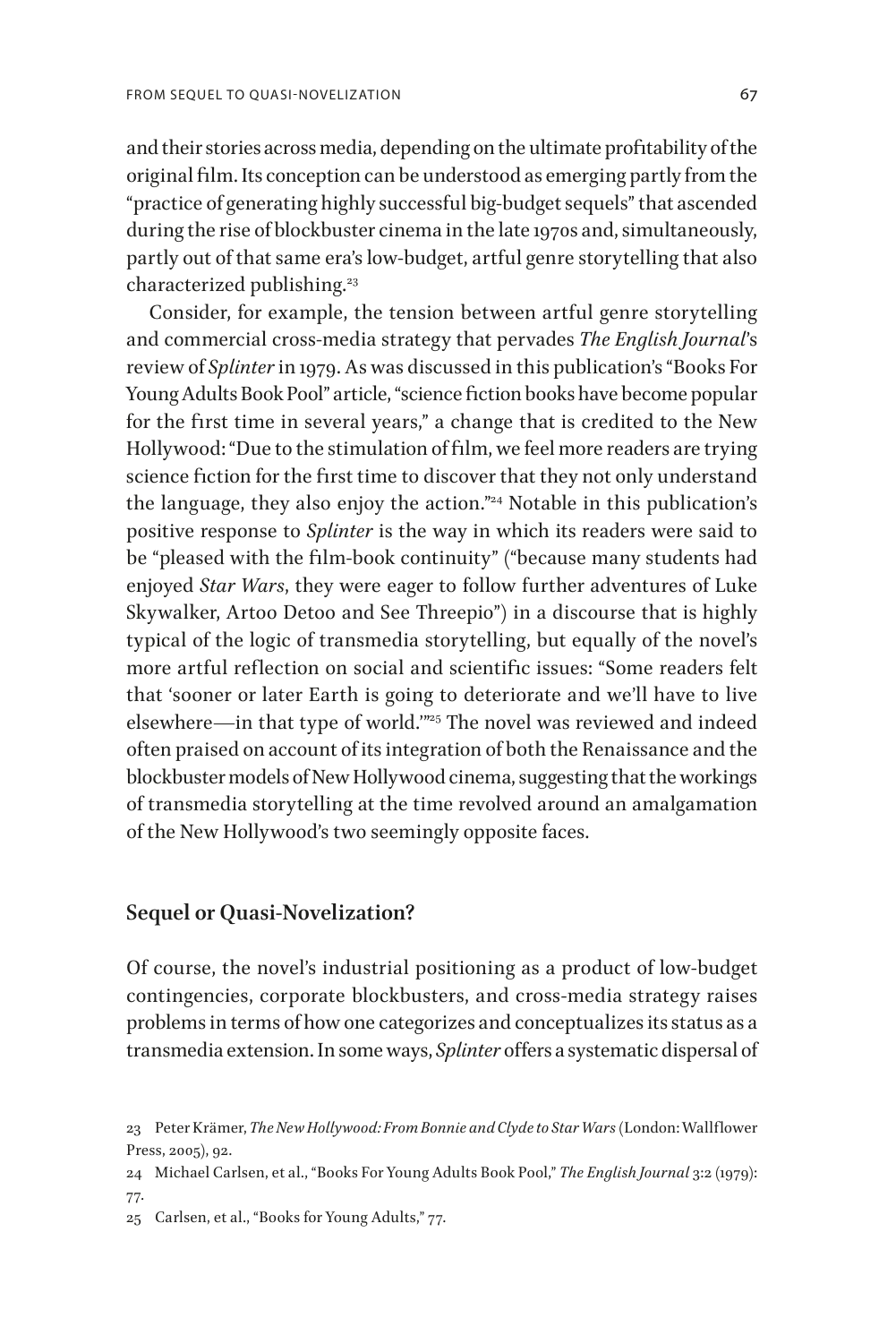characters, stories, and a world across film and literature. Such an intention was emphasized on the book's cover: "From the further adventures of Luke Skywalker, based on the characters and situations created by George Lucas." As its author Alan Dean Foster also declares, the book's plot—revolving as it does around Luke and Leia heading for a planet that they want to recruit for the Rebel Alliance—"could have been filmed cheaply and then you stick it between Episode IV and V."26 *Splinter* can therefore be categorized as a transmedia *sequel* in that sense—that is, telling the further adventures of the film's characters via another medium. Foster partly reinforces this intention himself in interview:

My contract was originally for a novelization of the first film and then a sequel book, because George—being a student of Disney, I'm sure—wanted more material in case the movie was a success. He wanted something out there that the hoped-for fans would be able to enjoy while he was busy making the second film.<sup>27</sup>

However, as much as Foster suggests here that *Splinter* was to work as a kind of transmedia sequel between the first film and the hoped-for second film, he also hints at both the novel's ad-hoc status as a contingency plan and, in other ways, as a kind of *quasi-novelization*. Examined through this particular lens, *Splinter* can be understood as expanding the Star Wars storyworld across media by way of transmedia adaptation. Moving away from Jenkins's, Elizabeth Evans's, and indeed Mark J.P. Wolf's assumptions that adaptation and transmedia storytelling are binaries—with the former being about "translation" and the latter about "growth"<sup>28</sup>—Christy Dena's argument that adaptation is a process that can be transmedial in nature is useful for our purposes. Linda Hutcheon argues that "fans of films enjoy their novelizations because they provide insights into the characters' thought processes and more details about their background."<sup>29</sup> Building on this idea, Dena—in reference to Powell and Pressburger's novelization of *The Red Shoes* (1948)—argues that,

<sup>26</sup> Paul Kerr, "Star Wars Author Alan Dean Foster on Splinter of the Mind's Eye, The Sequel That Might Have Been" *Yahoo Movies*, March 16, 2015, accessed January 1, 2017, https://www. yahoo.com/movies/star-wars-splinter-of-the-minds-eye-alan-dean-113794483282.html/.

<sup>27</sup> Kerr, "The Sequel That Might Have Been."

<sup>28</sup> Mark J. P. Wolf, *Building Imaginary Worlds: The Theory and History of Subcreation* (New York: Routledge, 2012), 245-246.

<sup>29</sup> Linda Hutcheon, *A Theory of Adaptation* (New York: Routledge, 2006), 118.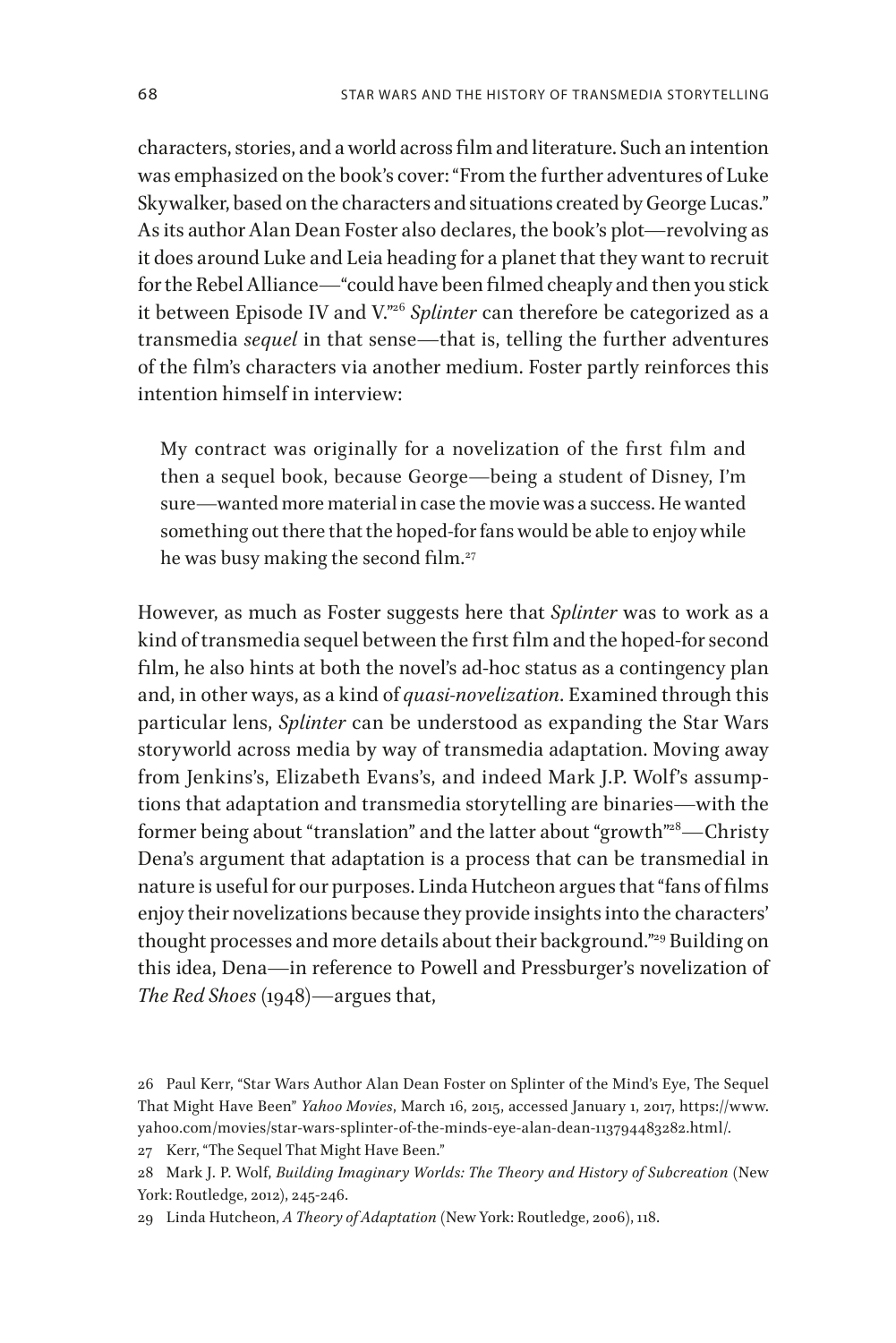While the novel closely follows the film, it also provided Powell and Pressburger with the opportunity to add new narrative threads and to expand upon the film's original themes and characters. They paid particular attention to the impresario Boris Lermontov, and to the development of the doomed relationship between Victoria Page and Julian Craster.30

Though it is certainly not the case that *Splinter* adds new narrative, world, or character development to the original film and thus does not work in the same way as Dena proposes of the relationship between films and their novelizations here, it is possible to think of Foster's novel as a novelization of the Star Wars world, if not of the film itself. In doing so, *Splinter* becomes a novelization that imagines the future of what the Star Wars story could be.

In other words, the creative choices made by Lucas and by Foster when developing *Splinter* afforded a variety of world-building possibilities. Those various possibilities were designed according to levels of profitability and the conflicting transmedia potentials that those levels engendered. For instance, Foster explains that "the only restriction placed on me was that the novel had to be filmable on a low budget. That's why I set it on a fogshrouded planet. A lot of the action takes place in the fog or underground, which facilitates shooting with cheap backgrounds."<sup>31</sup> There is the sense of the "ad-hoc adaptation" about *Splinter*'s creative choices—its narrative focus driven by its suitability as a low-budget picture for the New Hollywood's Renaissance era rather than its suitability for the pages of a novel. Similarly, the character of Han Solo is notably omitted from the story for *Splinter*, a decision that was enforced upon Foster by Lucas because, as Foster explains himself, "At the time I was writing *Splinter*, Harrison Ford had not committed to any further participation in Star Wars. Hence I was specifically told not to use the Han Solo character. And without Han, it didn't seem logical to have Chewie in the book, either."32 It is also noteworthy that *Splinter* originally opened with a fairly complex space battle that forces Luke and Leia down onto the planet of Mimban, but this was one of the revisions made on the basis that such a scene would have been expensive to film.

In some ways, then, *Splinter* was both a transmedia sequel and a quasinovelization of a film that had not been made. However, in a narrative sense, *Splinter* worked to lay the groundwork for the architecture of the

<sup>30</sup> Christy Dena, "Transmedia Practice: Theorising the Practice of Expressing a Fictional World across Distinct Media and Environments" (PhD diss., University of Sydney, 2009), 153.

<sup>31</sup> Kerr, "The Sequel That Might Have Been."

<sup>32</sup> Kerr, "The Sequel That Might Have Been."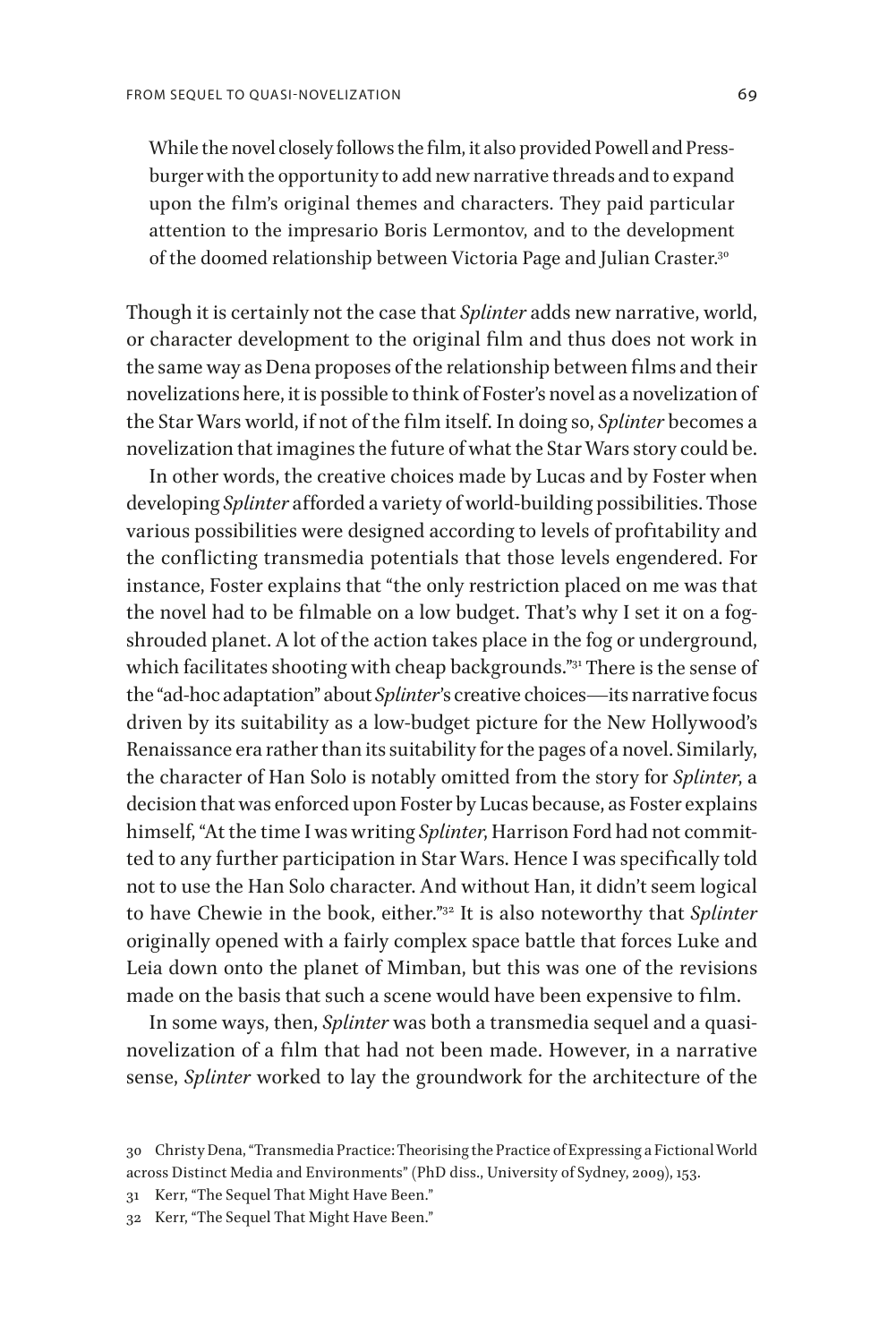alternatively imagined blockbuster film sequel. While Foster claims to "have no idea" whether Lucas borrowed from his novel the idea for the iconic, imagined lightsaber confrontation between Luke and Darth Vader on Dagobah in *The Empire Strikes Back*, 33 there is the sense that the way in which Luke fights off Vader and severs his arm in the pages of that novel had a kind of reverse impact on the film that followed it. Indeed, Foster's book also presents Darth Vader leaping up in the air and shooting energy from his hands—abilities that the character and his Sith master, the Emperor, showed in later film sequels. Importantly, too, the novel's swampy, fogshrouded planet of Mimban might have inspired the production design for Dagobah.

#### **Conclusion**

The transmediality of the Star Wars universe paints a particularly complex picture. Of course, by the time *Splinter* hit shelves in March 1978, the first Star Wars film was a phenomenon and Lucas therefore opted to take the story in a different direction for the next film. But Foster's book remains an intriguing hint at where the Star Wars franchise could have gone, had Lucas adapted the book. More to the point, *Splinter* becomes a highly useful lens through which to consider the history of transmedia storytelling. Elsewhere, I have shown how transmedia storytelling during the early- to mid-twentieth century occupied the emergent (as opposed to planned) aspect of transmediality.34 The reason for this ad-hoc formation of transmedia storytelling between 1900 and 1950 was quite simply because many of the strategies that underpinned how stories were told across media in the past were themselves emergent, with the likes of L. Frank Baum, Edgar Rice Burroughs, and DC Comics constantly reacting to new media-industrial developments.35 In turn, I have shown in this chapter that the messiness that surrounds understandings of Foster's Star Wars novel as a transmedia product of the late 1970s emerged directly out of the dialectical relationships between two models of New Hollywood filmmaking.

In effect, the equal dominance of both the low-budget genre film with a degree of contingency over its continued success and the emerging blockbuster film with its turn towards cross-media strategy worked together

<sup>33</sup> Kerr, "The Sequel That Might Have Been."

<sup>34</sup> Freeman, *Historicising Transmedia Storytelling*.

<sup>35</sup> Freeman, *Historicising Transmedia Storytelling*.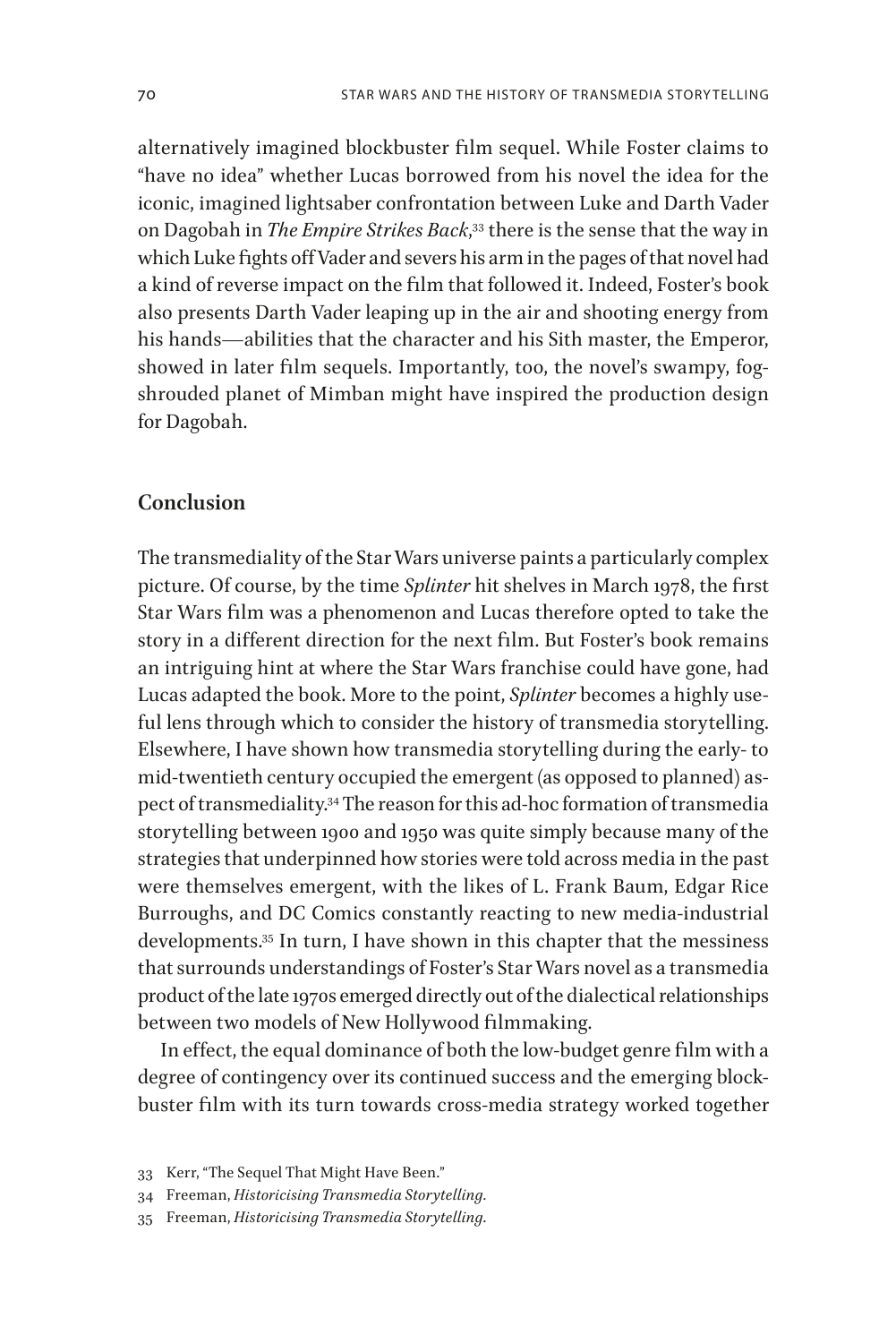to inform the making of a Star Wars novel that encapsulated neither of those models entirely but rather parts of both. As part blockbuster strategy, *Splinter* re-engaged the Star Wars audience, strategically telling the next chapter of the story via another medium. As part low-budget contingency, it was a quasi-novelization for the future of a possible franchise, adding new ideas to a story or storyworld based on Renaissance picture budget necessities that, in this case, perhaps even worked to inform Star Wars's world-building alternatives going forward.

That being said, the progression of time did little to uncomplicate the status of Star Wars in terms of its continued transmedial organization. In the years that followed the release of both *Splinter* and the original trilogy, the films were supported by other novels, comic books, and cartoons—transmedial additions that became part of the EU. Occupying a position within this EU, for example, was Timothy Zahn's Thrawn trilogy, a series of novels set five years after the events of *Return of the Jedi*. But despite working to expand the storyworld and build its core characters, Zahn's Thrawn trilogy was not always promoted as a transmedia story in the planned and strategic sense. A discourse of separation between film and novel was even reinforced by Lucas himself in interviews. For *Cinescape*, Lucas once remarked,

There are two worlds here. There is my world, which is the movies, and there is this other world that has been created, which I say is the parallel universe—the licensing world of the books, games and comic books. They do not intrude on my world, which is a select period of time […] I do not get too involved in the parallel universe.<sup>36</sup>

For an interview with *Starlog* magazine in 2005 Lucas reinforced this division of a "parallel world," stating bluntly of the EU stories, "I do not read that stuff. That is a different world than my world […] They try to make their universe as consistent with mine as possible, but obviously they get enthusiastic and go off in other directions."37 This later era of Star Wars history was typified by the building of "possible worlds"—telling tales that likely originate from some place of possible truth but ultimately without authorial authentication.38

<sup>36</sup> Qtd. in "Canon," *Wookieepedia*, accessed December 19, 2016, http://starwars.wikia.com/ wiki/Canon.

<sup>37</sup> Ian Spelling, "New Hopes," *Starlog* 337 (August 2005): 46-48.

<sup>38</sup> Matthew Freeman, "Re-Building Transmedia Star Wars: Strategies of Branding and Un-Branding a Galaxy Far, Far Away," in *Disney's Star Wars: Forces of Production and Promotion*,